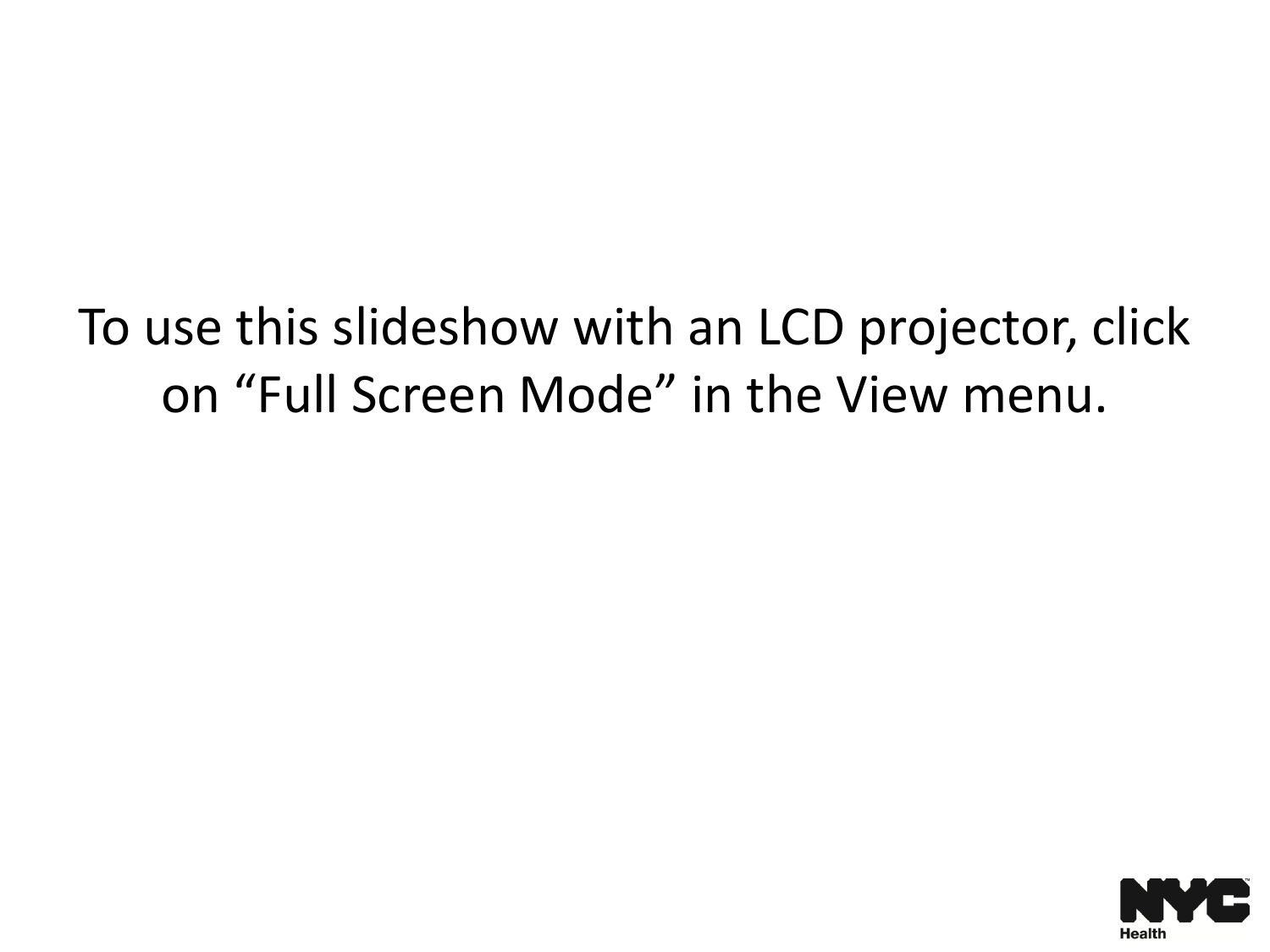# + Fundraisers for High Schools

A guide to having a successful fundraiser while keeping your community healthy

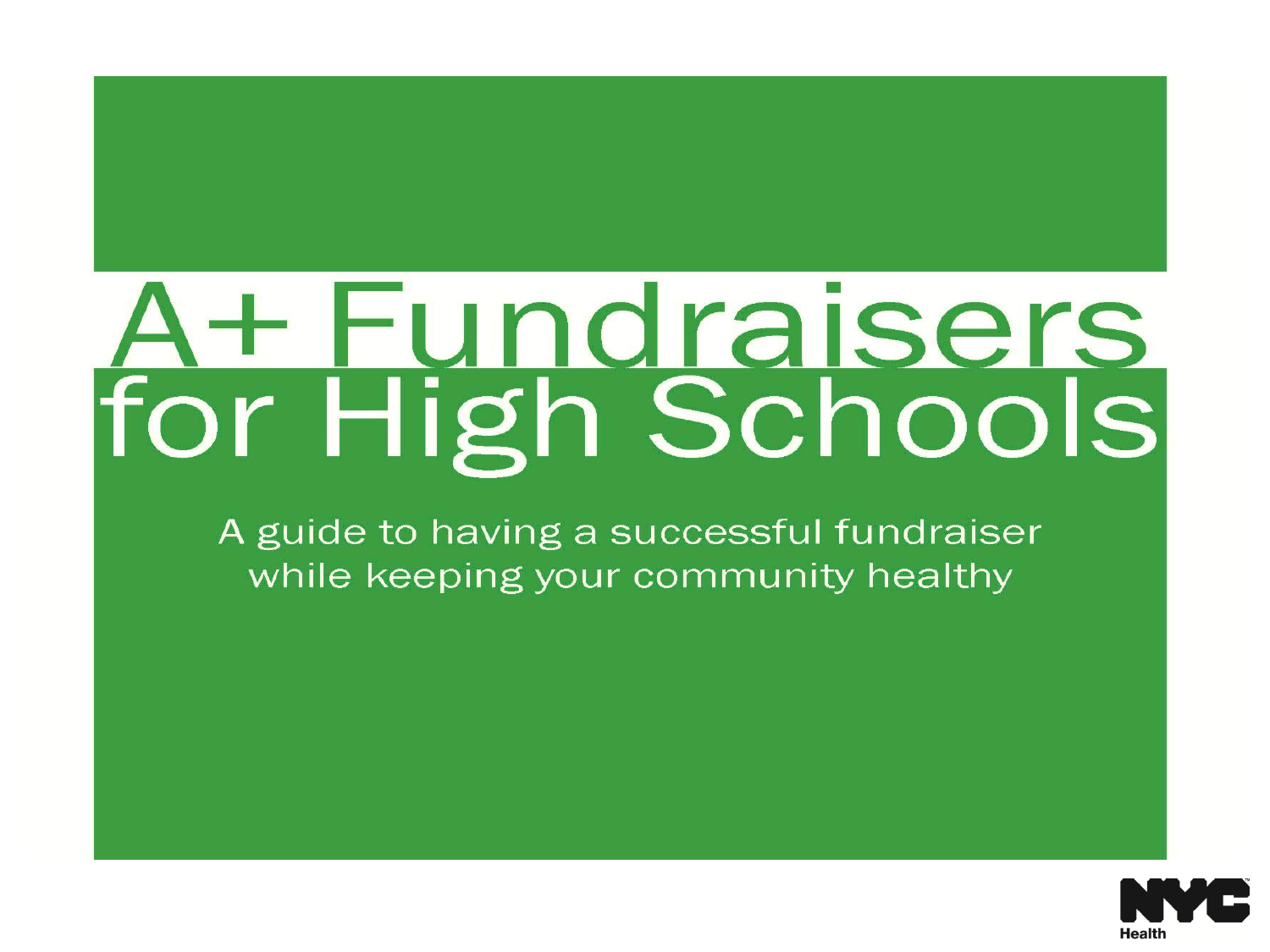## **Obesity is a national problem**



**Health**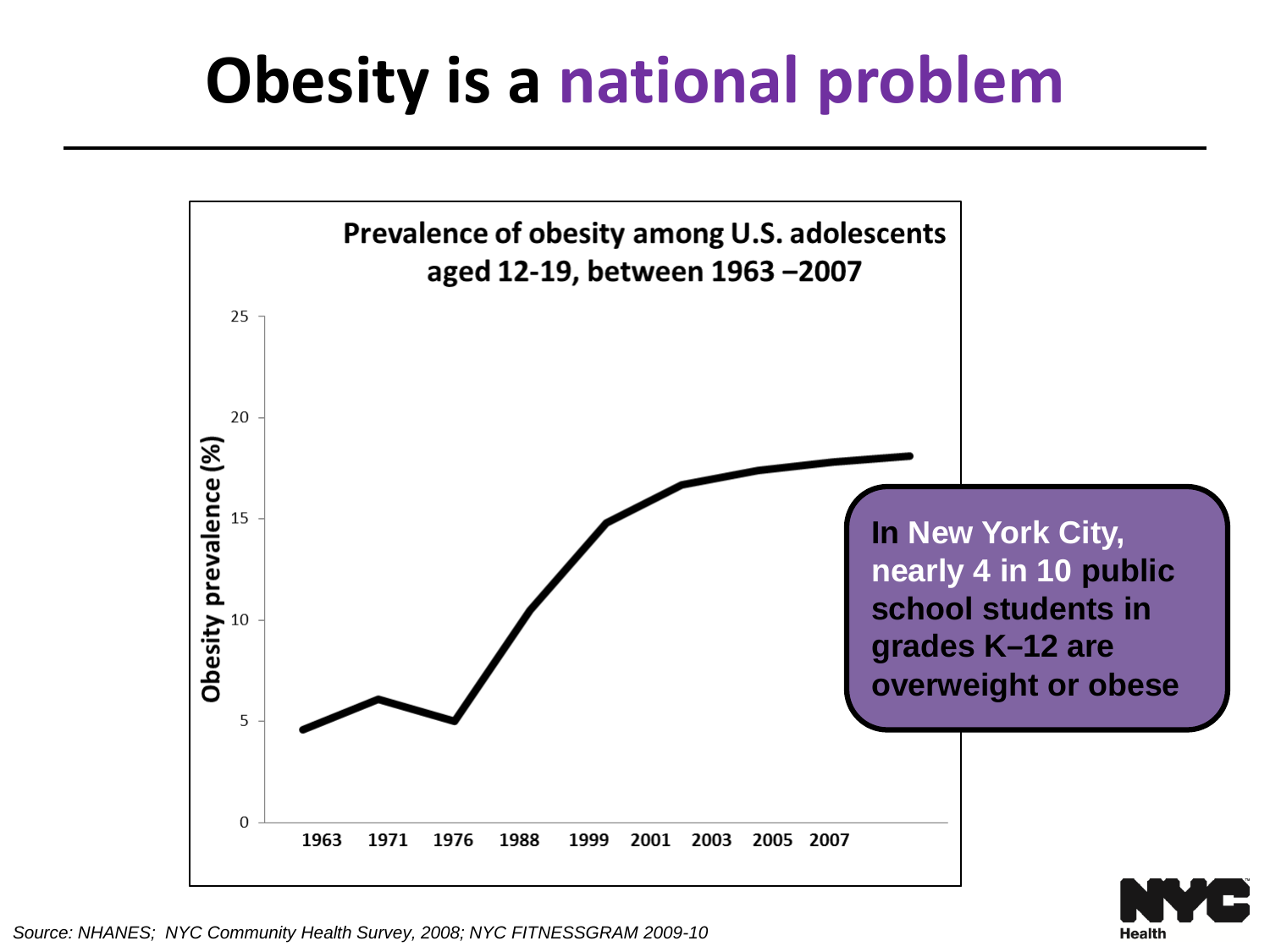#### **What do children (aged 2‒18) eat?**

- **Almost half** of children's daily calories are from fat or added sugar
- **Top three** sources of children's calories are:
	- 1. Sugary drinks (e.g., soda, lemonade)
	- 2. Grain-based desserts
	- 3. Pizza



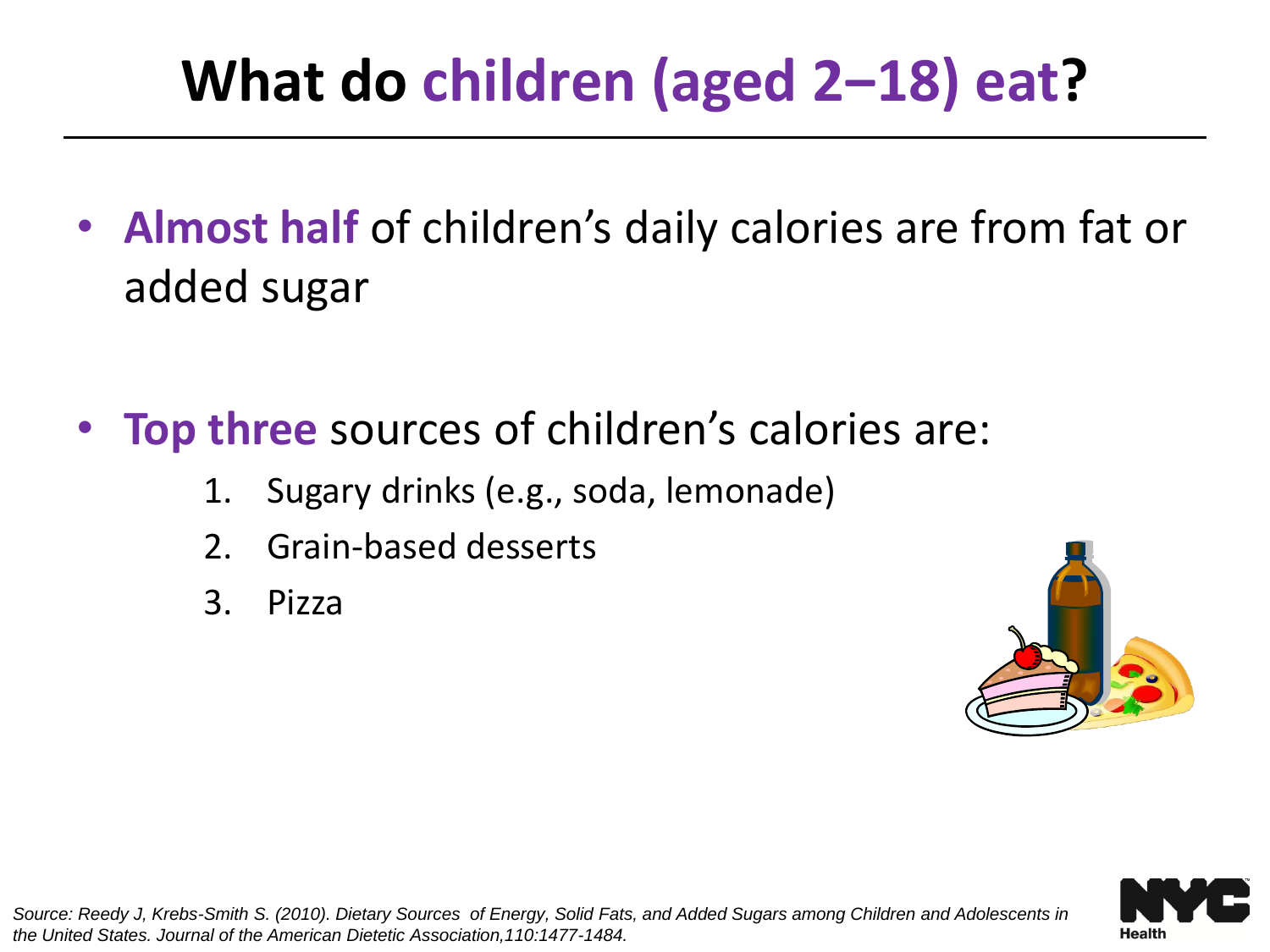### **Students eat almost half of their daily calories during school hours**

- Cafeteria
- Classroom
- Vending machines
- School store
- Fundraisers



#### **Make fundraisers part of the solution instead of the problem!**

Source: *Neumark-Sztainer D, French SA, Hannan PJ, Story M and Fulkerson JA. (2005). School lunch and snacking patterns among high school students: Associations with school food environment and policies. International Journal of Behavioral Nutrition and Physical Activity; 2:14.*

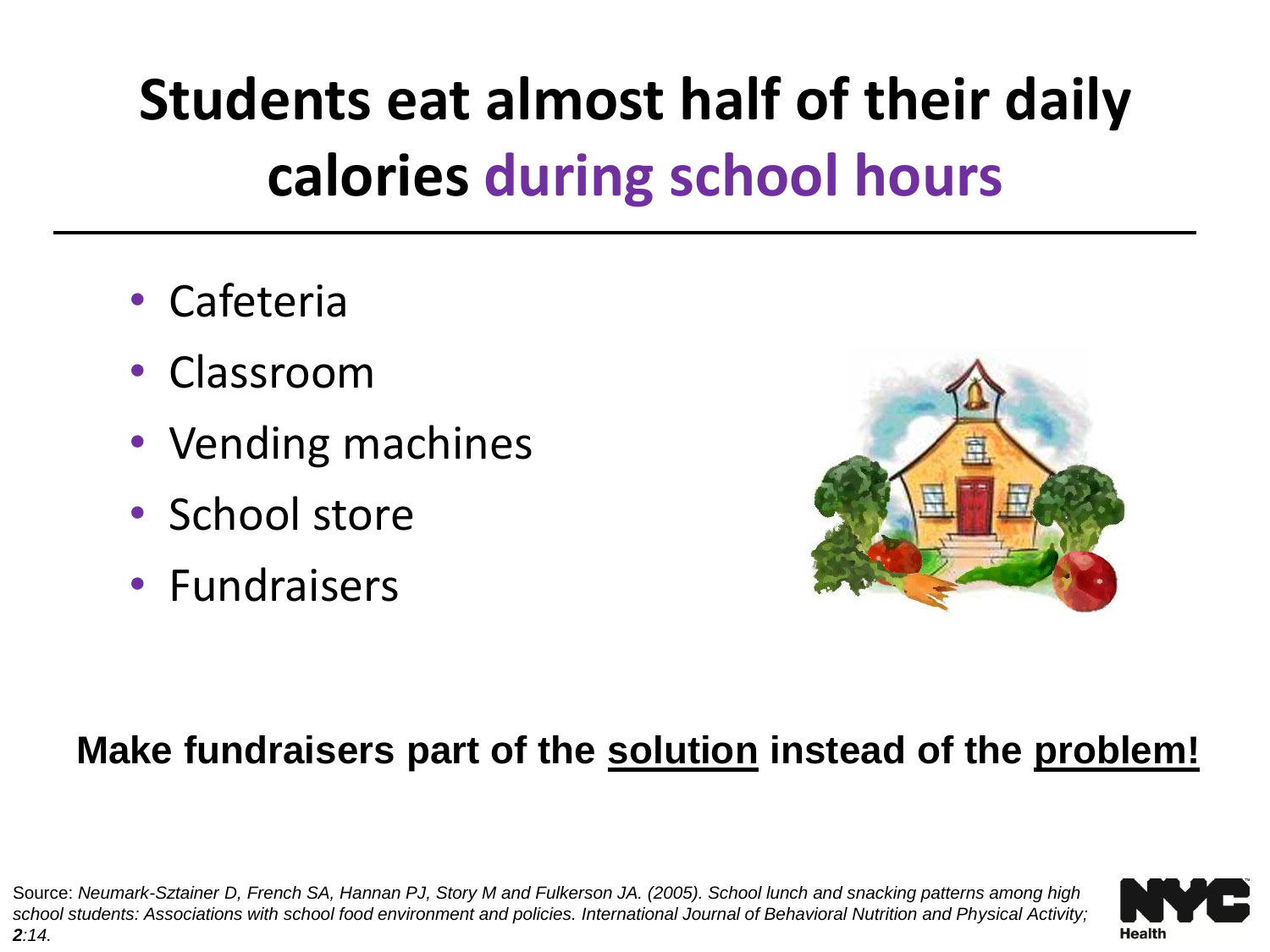#### **What is wrong with this picture?**



**Please note that this pictures has been altered to include the Choosemyplate.gov icon.**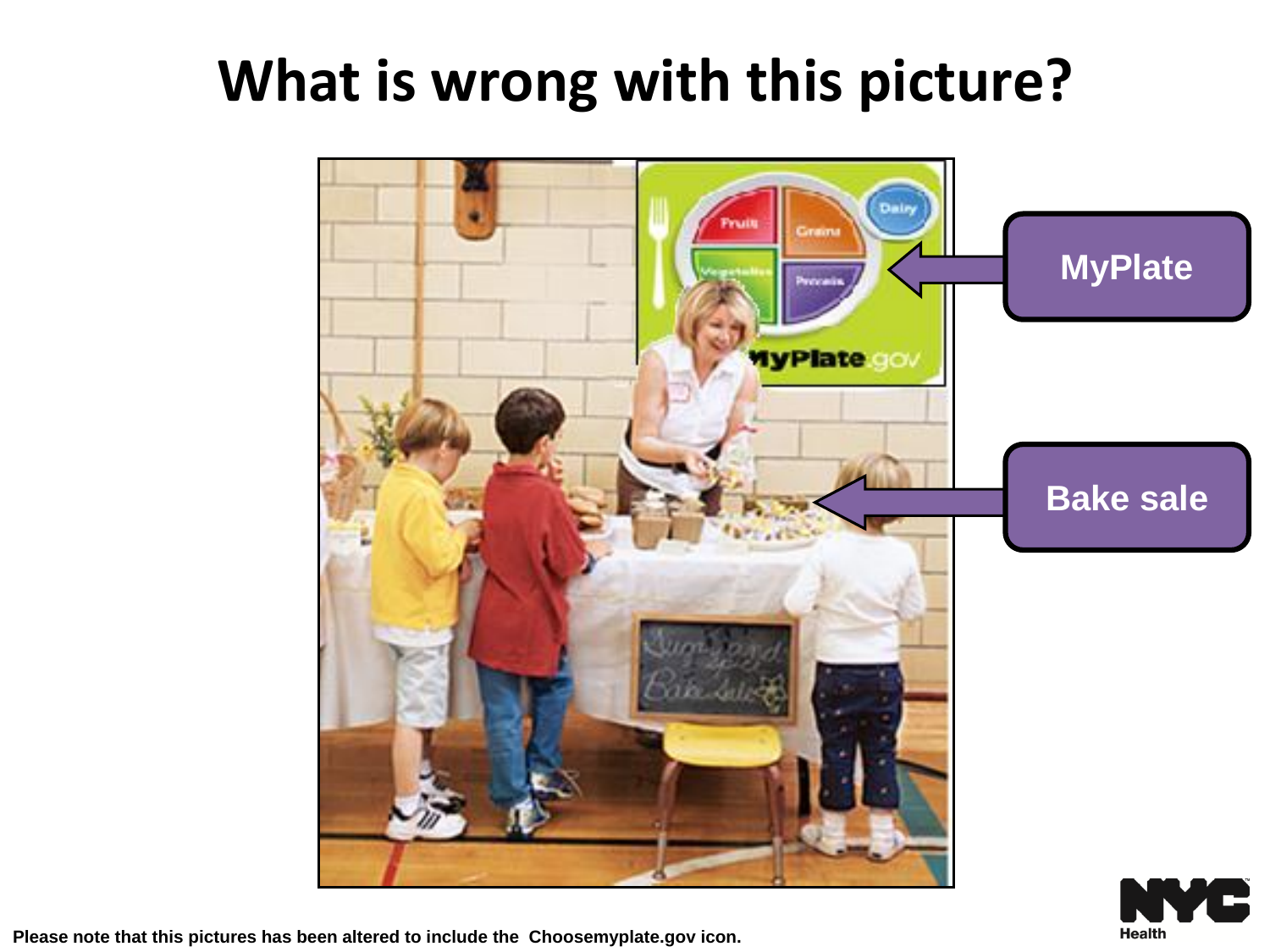#### **What is wrong with selling "empty" calories?**

- They contradict healthy eating messages in schools
- They increase the availability of high-fat/ high-sugar foods in schools
- They teach students to compromise their health for a profit

*Sources: Neumark-Sztainer D, French SA, Hannan PJ, Story M and Fulkerson JA. (2005). School lunch and snacking patterns among high school students: Associations with school food environment and policies. International Journal of Behavioral Nutrition and Physical Activity; 2:14; Contento I, Balch GI, Bronner YL, et al. (1995). Nutrition education for school-aged children. Journal of Nutrition Education; 27(6):298-311.*

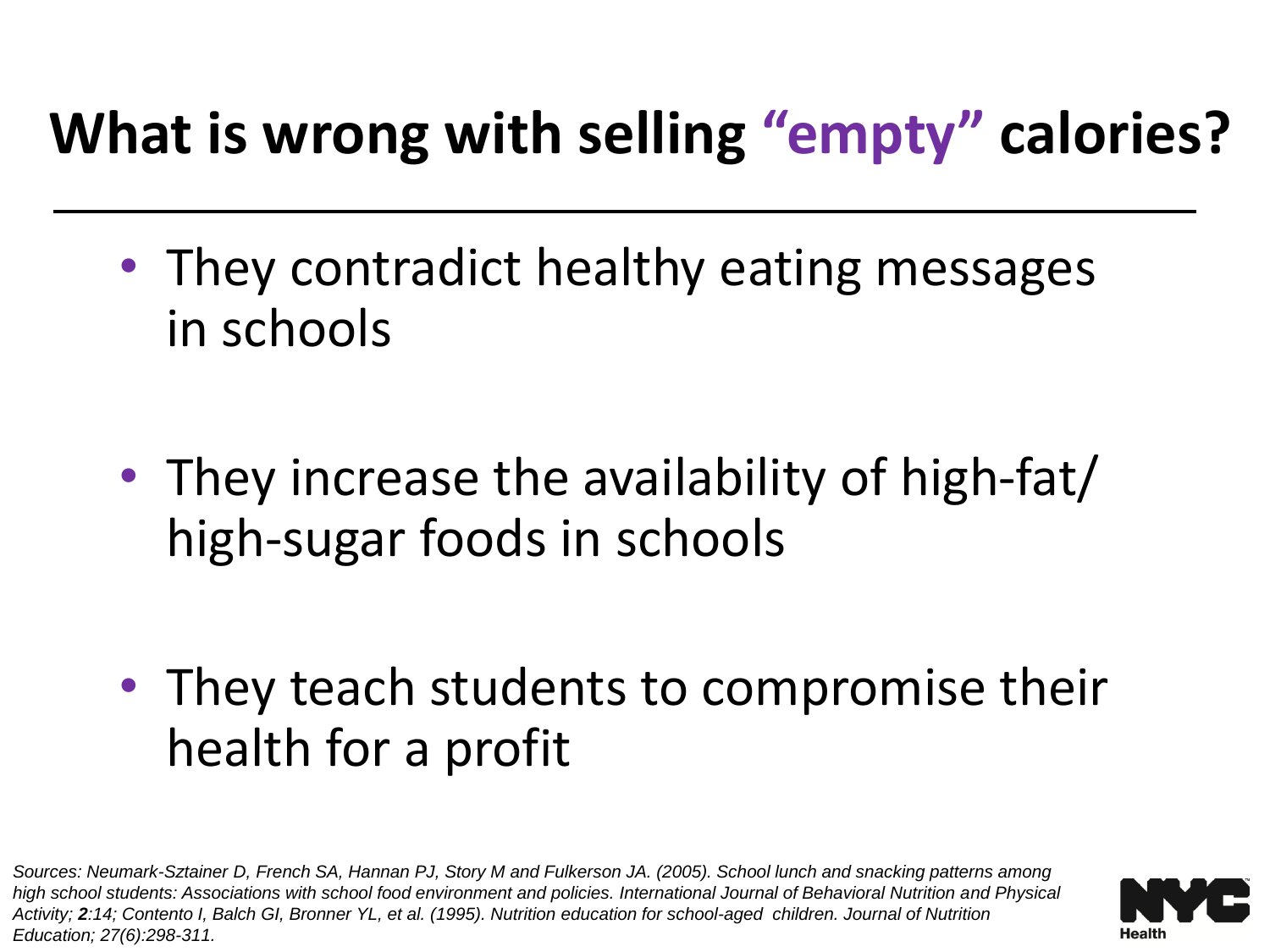### **Why offer fresh fruits and vegetables or non-food fundraisers?**

• To send clear and consistent healthy eating messages

- To help support changes to the school environment
	- Limit the availability of high-fat/high-sugar foods

• To help schools make money and more!

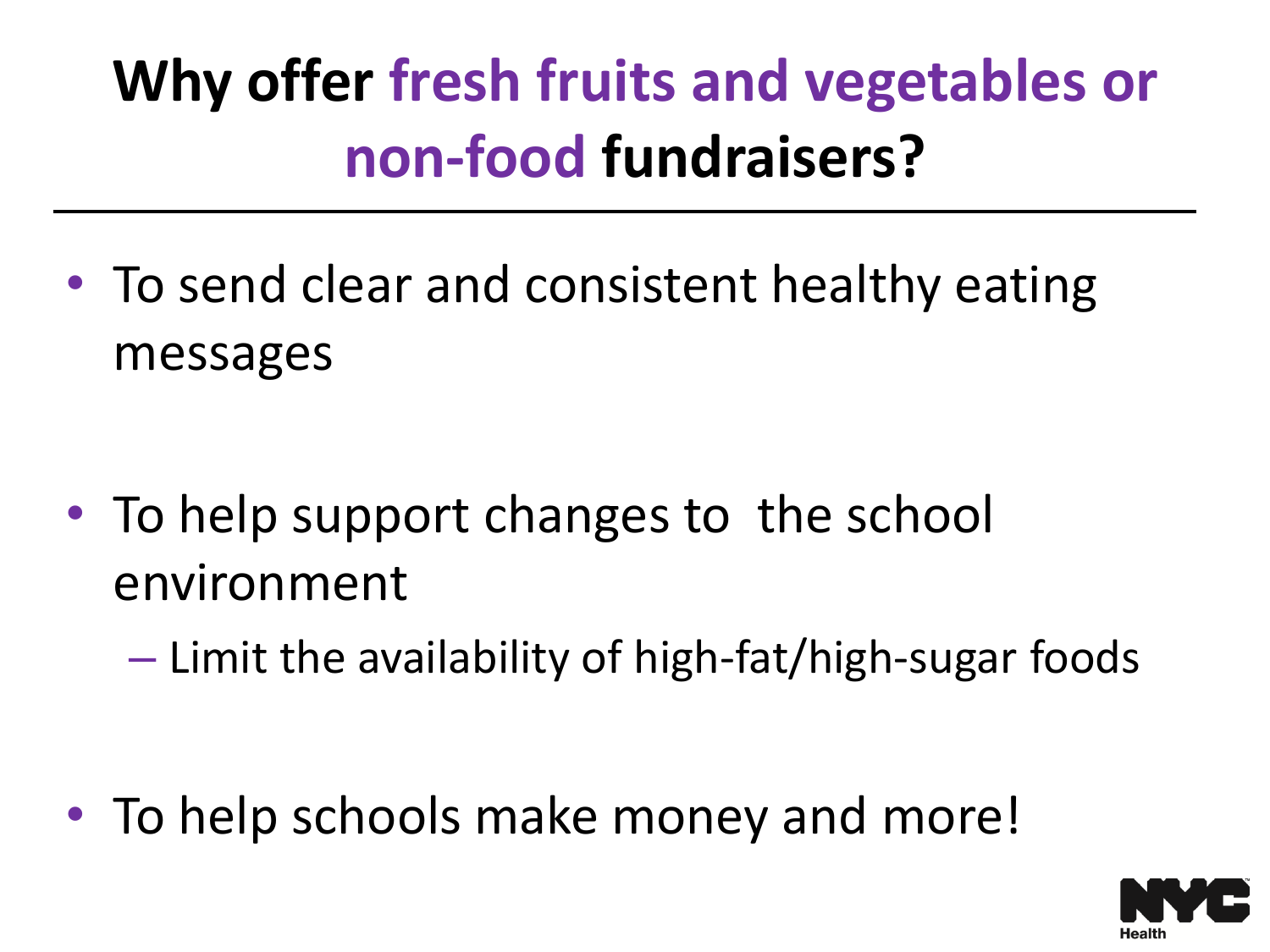### **TRUTH: Selling food is NOT the only way to make money**



Several New York City high schools have successfully implemented nonfood fundraisers.

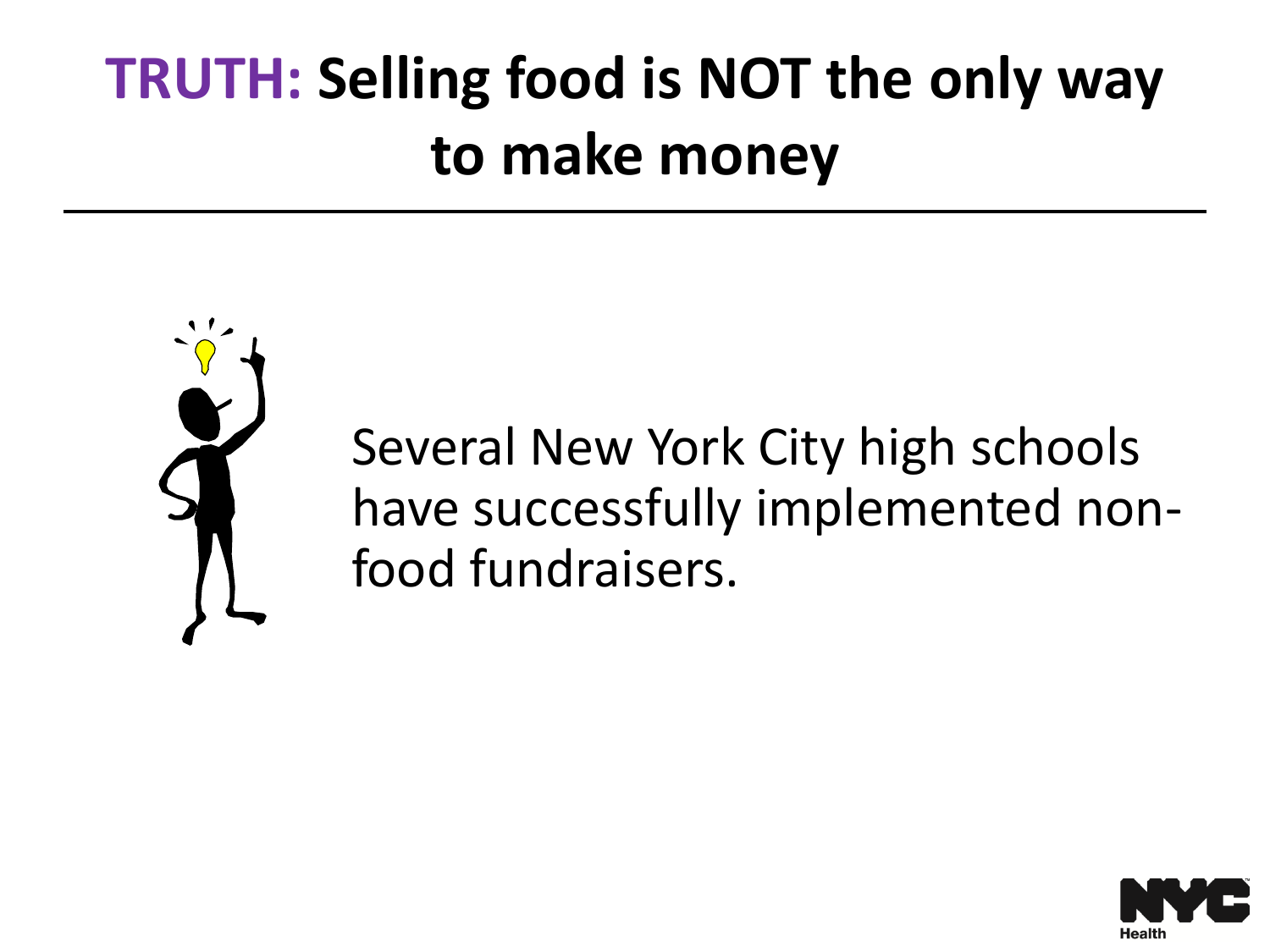# **Ideas for fundraiser events**

- Sports game/tournament
- Walk-a-thon
- Recycling drive
- Donation drive
- Student dance, talent show or concert
- Flea market
- Adult auction





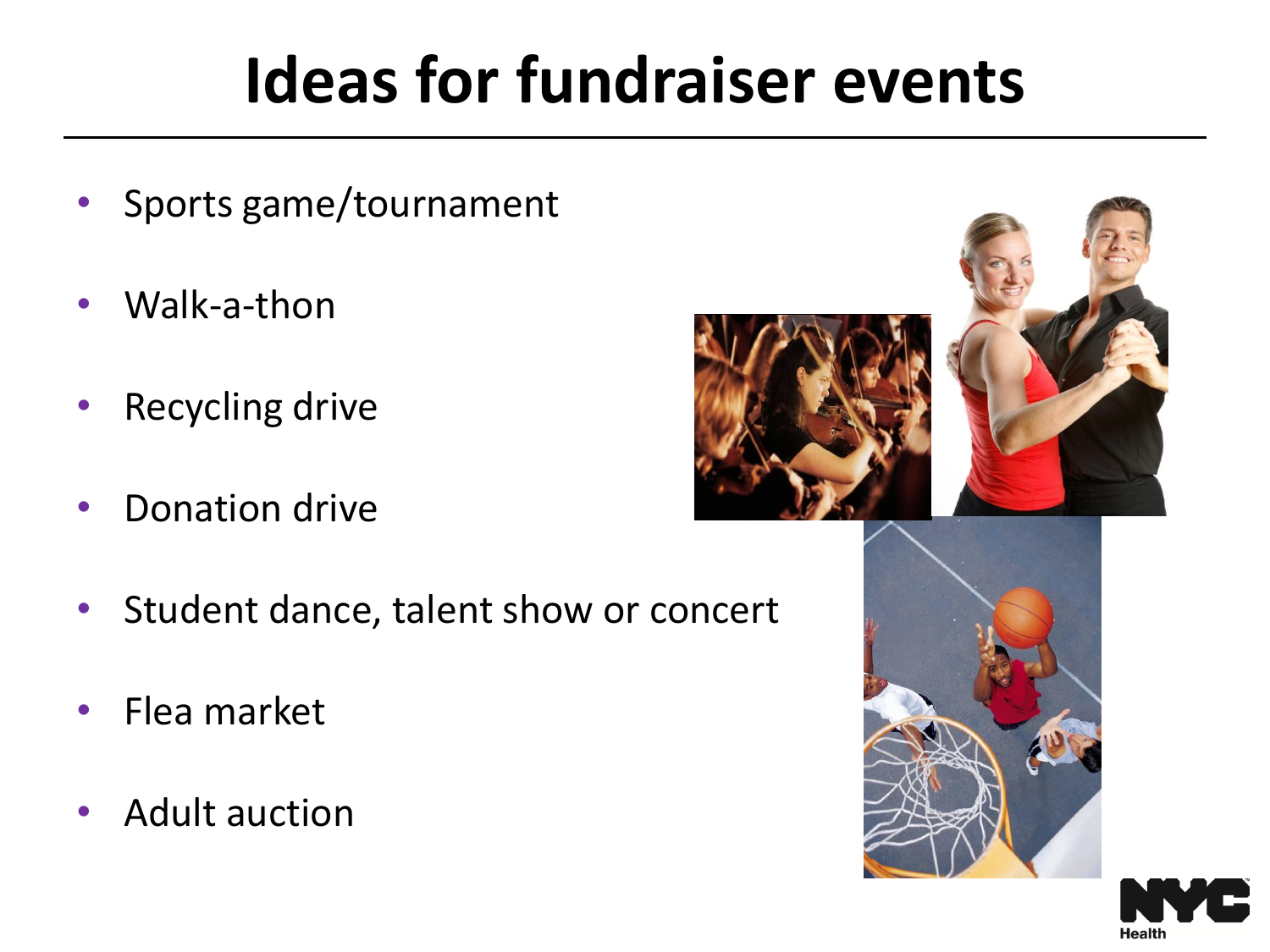#### **Items to sell**

- School logo gear
- School store items
- Flowers or plants
- Items at a special event (e.g., glow bracelets at a dance)
- Health-related items (e.g., hand sanitizer, mini tissue packs)



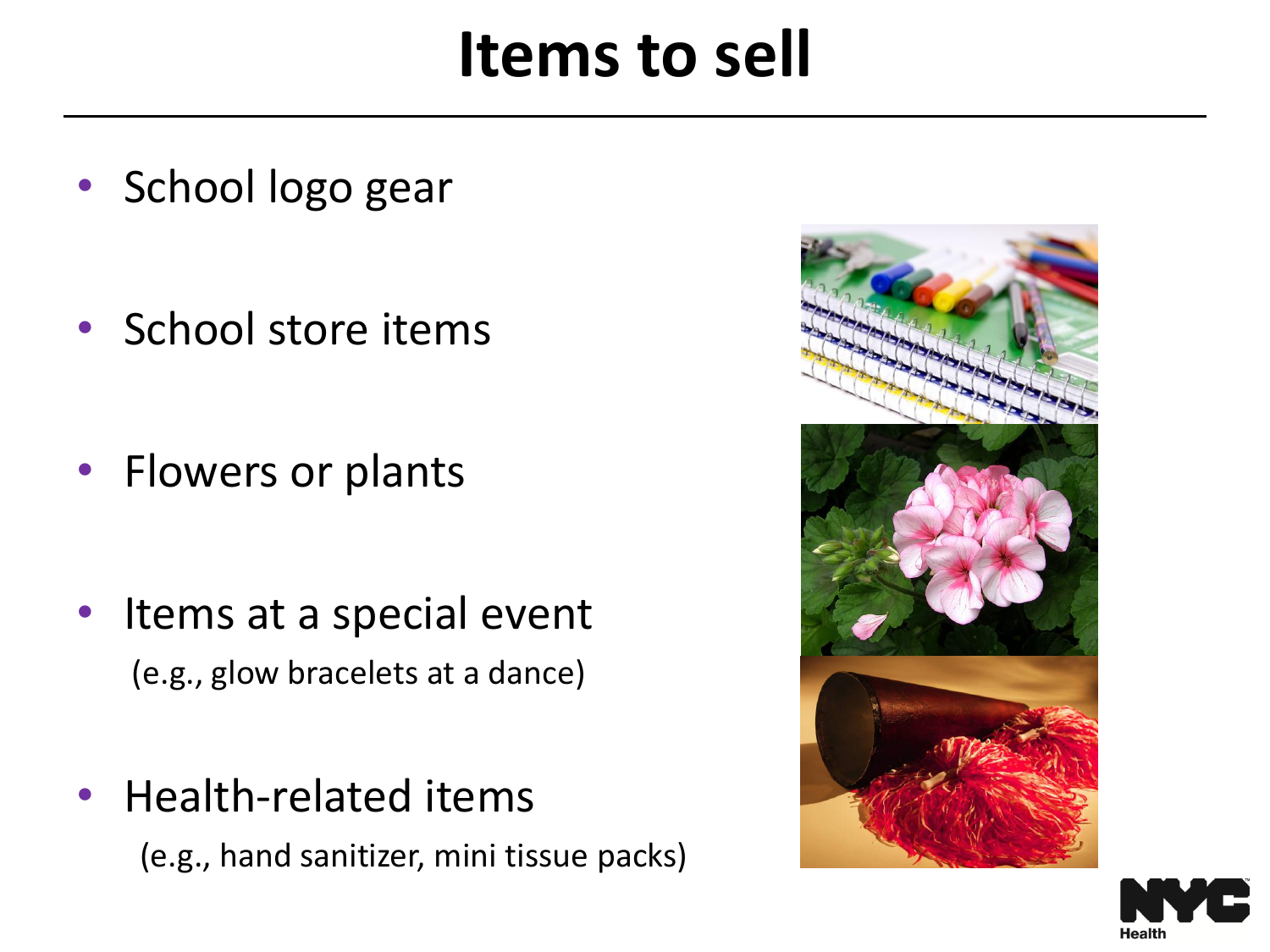# **If you sell food, think healthy!**

#### Fresh produce sold individually or bundled always sends the right health message.



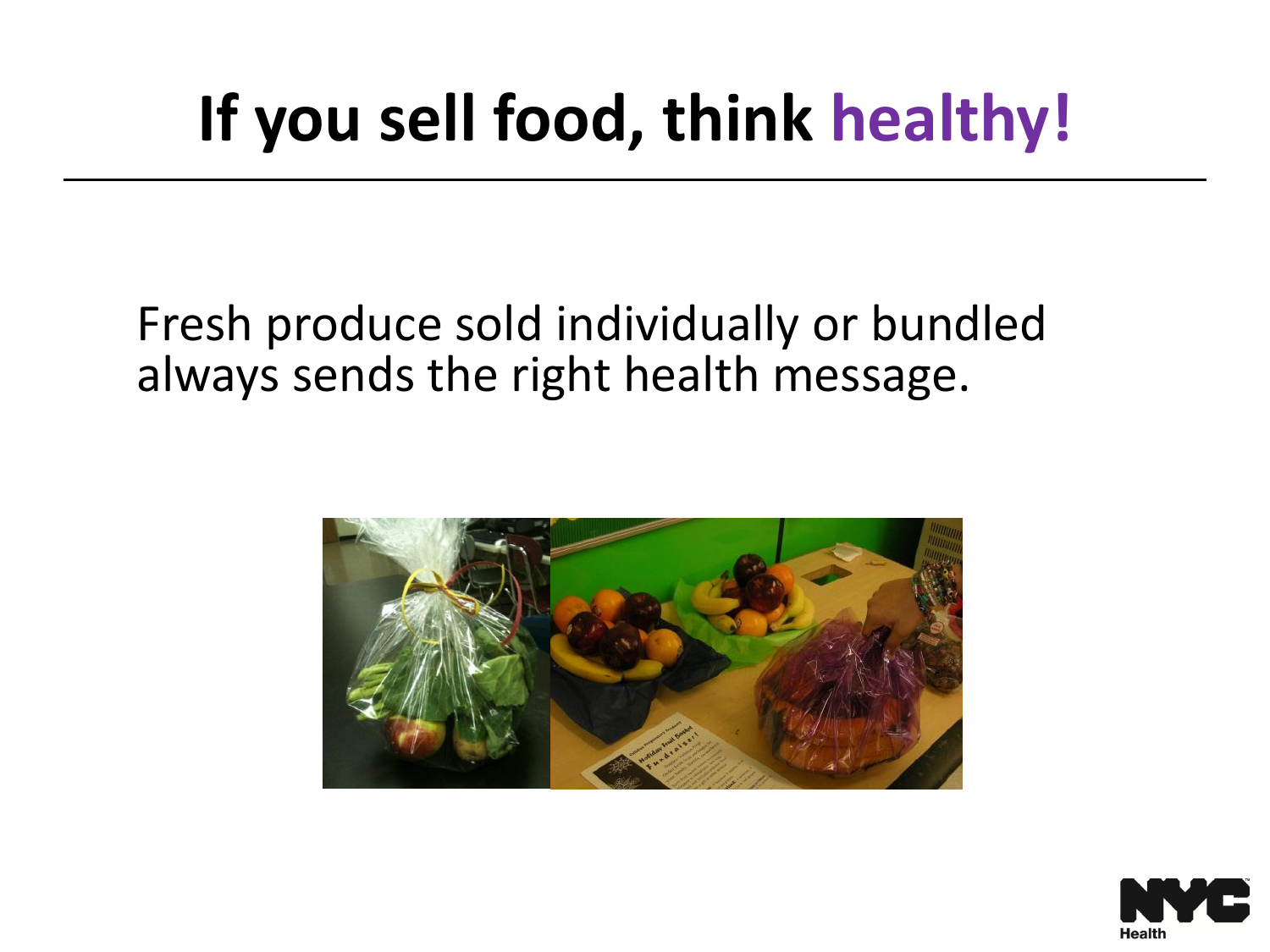### **Coordinate fundraisers with holidays, seasons, events**

| <b>September</b> | Sell school supply packages                         |
|------------------|-----------------------------------------------------|
| <b>October</b>   | Sell pumpkins for Halloween                         |
| <b>November</b>  | Sell produce packages for Thanksgiving              |
| <b>December</b>  | Hold a holiday concert or dance                     |
| January          | Hold an indoor event                                |
| <b>February</b>  | Sell flowers for Valentine's Day                    |
| <b>March</b>     | Organize a March Madness student-teacher bball game |
| <b>April</b>     | Organize a walk-a-thon $\sum_{k=1}^{\infty}$        |
| <b>May</b>       | Sell flowers for Mother's Day                       |
| June             | Sell balloons at graduation                         |

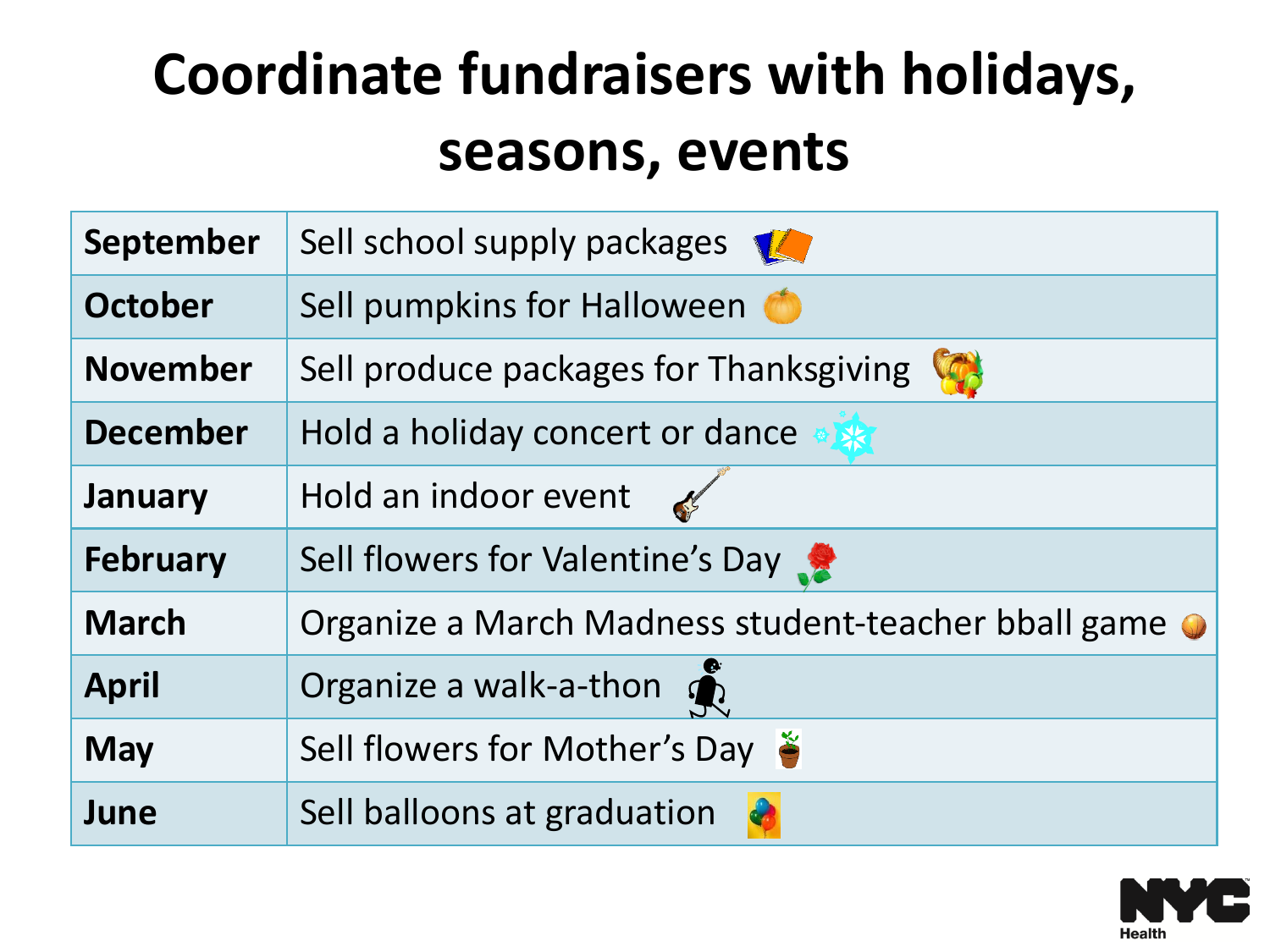# **Steps to developing a fundraiser**

- 1. Convene a group of volunteers
- 2. Evaluate your resources and fundraiser goals
- 3. Decide what type of fundraiser to hold
- 4. Plan the fundraiser (who, what, when, where, how)
- 5. Promote the fundraiser
- 6. Execute the fundraiser
- 7. Follow-up and debrief

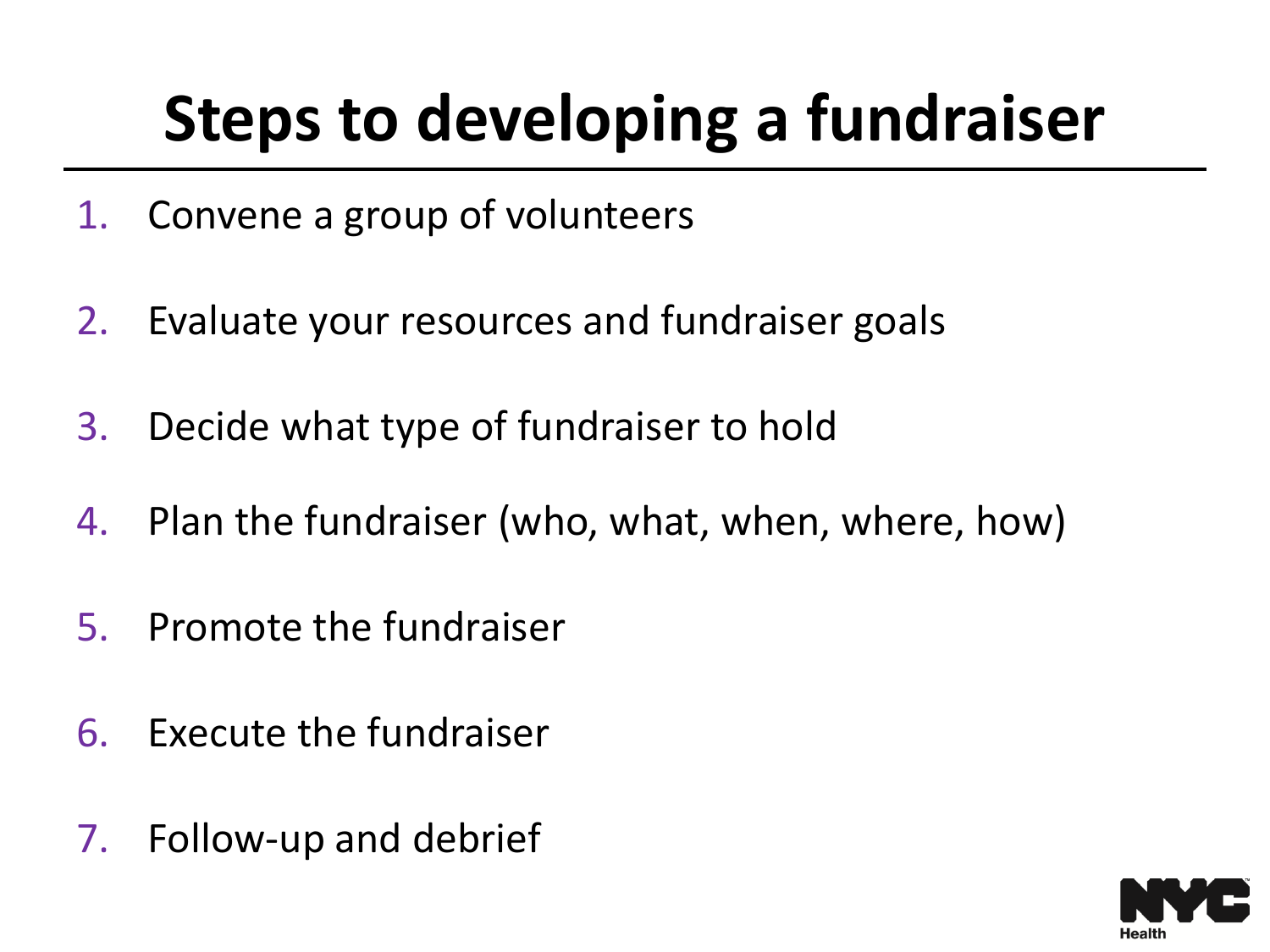# **Regulations pertaining to fundraising**

- A-610: Fundraising Activities and Collection of Money from Students
- A-650: Flea Markets in Schools
- A-660: Parent Associations and the Schools
- A-812: Competitive Foods
- **Chancellor's Regulations:**

[http://schools.nyc.gov/RulesPolicies/ChancellorsRegulations/d](http://schools.nyc.gov/RulesPolicies/ChancellorsRegulations/default.htm) [efault.htm](http://schools.nyc.gov/RulesPolicies/ChancellorsRegulations/default.htm)

• **New York City Department of Education Wellness Policy:** [http://schools.nyc.gov/Offices/Health/GenProgServ/Wellness.](http://schools.nyc.gov/Offices/Health/GenProgServ/Wellness.htm) [htm](http://schools.nyc.gov/Offices/Health/GenProgServ/Wellness.htm)

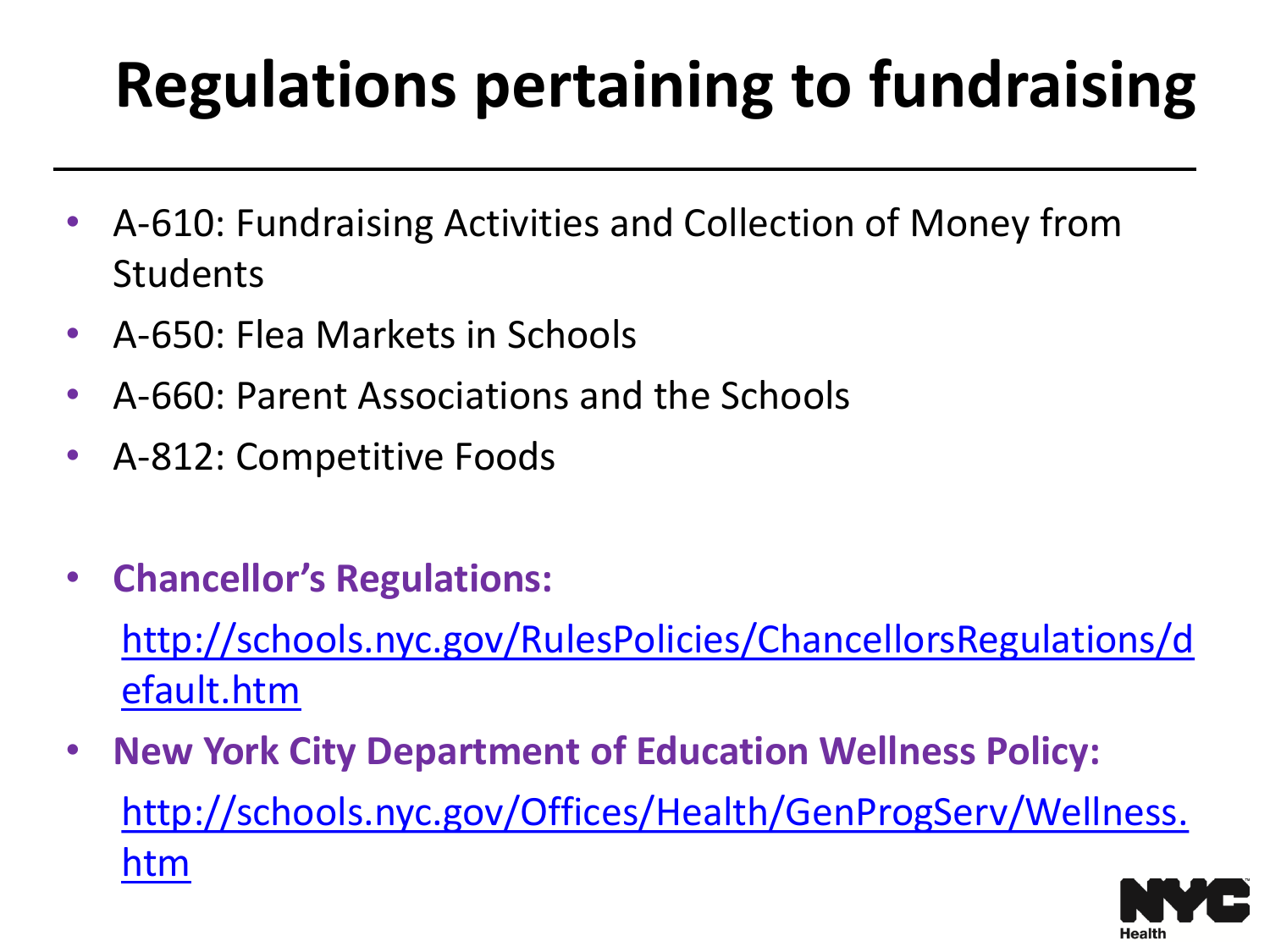# **Just remember, when collecting money from students…**

- Direct solicitation of money from students during school hours is prohibited
- Do not coerce and/or pressure students
- Advise students that participation is voluntary
- Collect money anonymously in a central repository, e.g., a collection box or jar
- **See Chancellor's Regulation A-610 for detailed language**